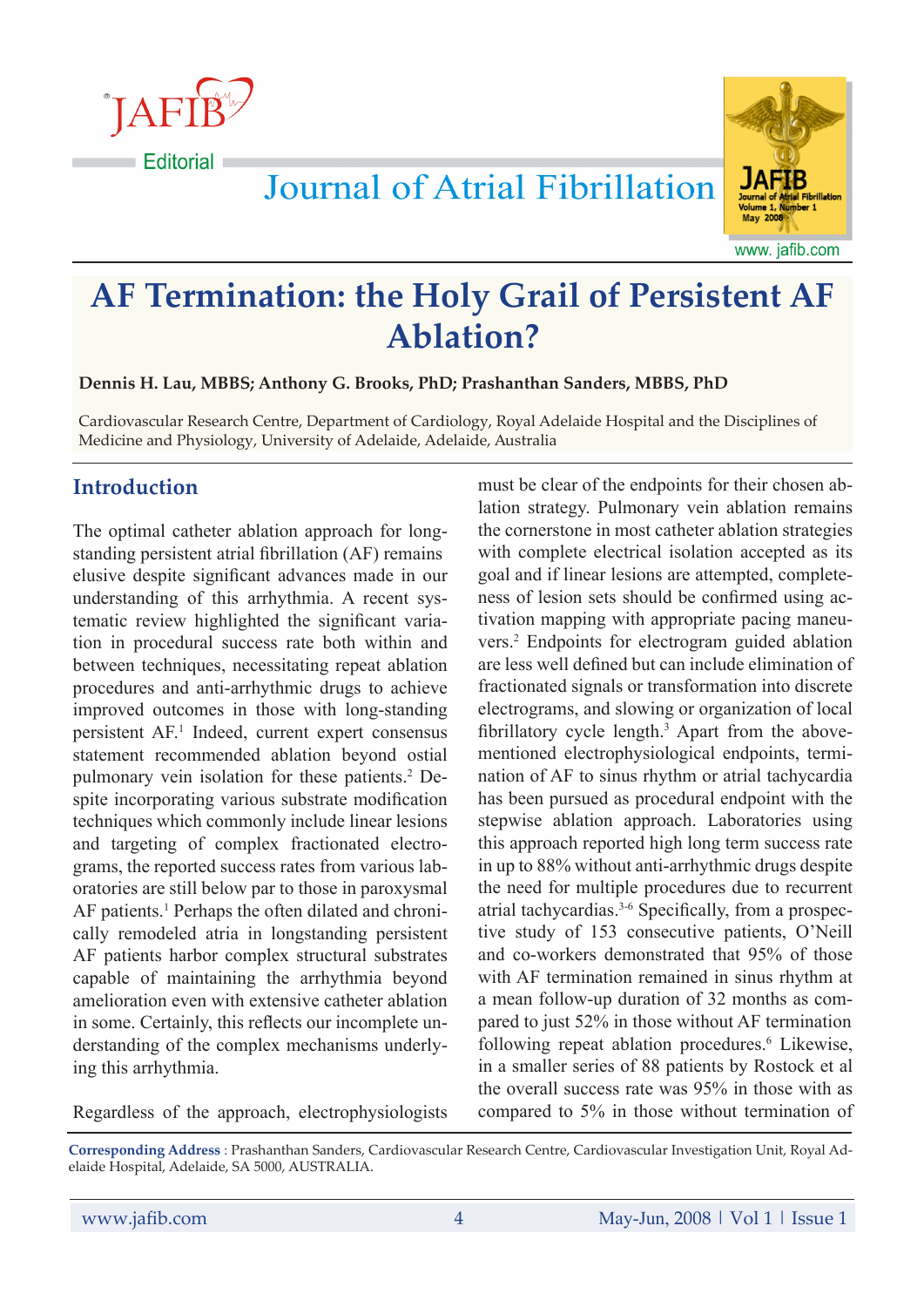## **Journal of Atrial Fibrillation Editorial**

AF in two procedures and a mean follow-up duration of 20 months.<sup>5</sup> Therefore, termination of AF appeared to be prognostically important in longstanding persistent AF.

In a recent study published in Heart Rhythm entitled "Atrial fibrillation termination as a procedural endpoint during ablation in long-standing persistent atrial fibrillation", Elayi and colleagues undertook a prospective multi-centre evaluation of the prognostic impact of AF termination during ablation in a large cohort of 306 patients over a mean follow-up period of 25 months.<sup>7</sup> The ablation strategy in this study consisted of pulmonary vein antrum isolation followed by complex fractionated atrial electrograms ablation. They achieved AF termination in 178 patients (58%) at the first procedure. In total, long term sinus rhythm maintenance off anti-arrhythmic drugs was not significantly different between those with (68%, 121/178) and without (70%, 90/128) AF termination at the first procedure. In addition, no difference was observed whether sinus rhythm or atrial tachycardia was achieved with AF termination during the initial ablation. AF recurrence was seen in 57/178 (32%) and 38/128 (30%) patients with and without initial AF termination: 46/57 (81%) and 28/38 (74%) of these patients underwent a second procedure whereby AF termination was again achieved in 26/46 (57%) and 15/28 (54%) respectively. Interestingly, long term success off anti-arrhythmic drugs after two procedures remained similar between those with (83%, 147/178) and without (82%, 105/128) AF termination. Further analysis showed that if AF was terminated into atrial tachycardia during ablation, those with focal atrial tachycardia had better longer term success than those with macro-reentrant atrial tachycardia (83 vs. 57%, p=0.026).

The results presented by Elayi et al appear disparate to the experience of the Bordeaux and Hamburg laboratories. However, the following fundamental differences need to be considered: First, the study population differed amongst these three studies with a younger cohort in the O'Neill series and what appears to be shorter duration of AF in patients from the O'Neill and Rostock reports. Second, the mean baseline AF cycle length in the Elayi series was shortest amongst the 3 studies at 128ms, perhaps implying more remodeled atria. Third, utilization of anti-arrhythmic drugs in the peri-procedural and follow-up periods was different with exclusively no amiodarone use in the Elayi series. Fourth, although all studies aimed to terminate AF during the procedure, different ablation strategy was employed with pulmonary vein antrum isolation followed by complex fractionated atrial electrograms ablation in the Elayi report and stepwise ablation approach in the other two. Last, post-procedural management strategy appears different with the Rostock series reporting use of DC cardioversion in the first 3 months for any arrhythmia recurrence.

Indeed, both the duration of continuous AF and baseline AF cycle length have been found to be predictive of maintenance of sinus rhythm by catheter ablation in a recent report.8 Perhaps the more advanced underlying electrical and structural remodeling due to longer AF duration  $(> 2 \text{ years})$  in patients from the Elayi series portends a greater prognostic burden than achieving termination of AF during catheter ablation. This may in part account for their observations that atrial tachycardias of a focal mechanism had a better outcome than those of a re-entrant type given the complex atrial substrate in their patients as evidenced by their short baseline AF cycle length further alluding to their arrhythmia chronicity. Another recent report on the reversibility of atrial electrical and structural remodeling due to chronic atrial stretch following removal of the stretch stimulus highlighted that the substrate predisposing to AF might be reversed.<sup>9</sup> On this note, the lack of use of amiodarone and DC cardioversion in the Elayi series would have reduced the opportunity for reverse atrial remodeling thereby confounding the benefits of achieving AF termination following catheter ablation.

In summary, AF is a heterogeneous disease which requires a tailored management approach in the individual patient based on their predisposing risk profile and the nature and duration of their arrhythmia. Termination of AF during the stepwise